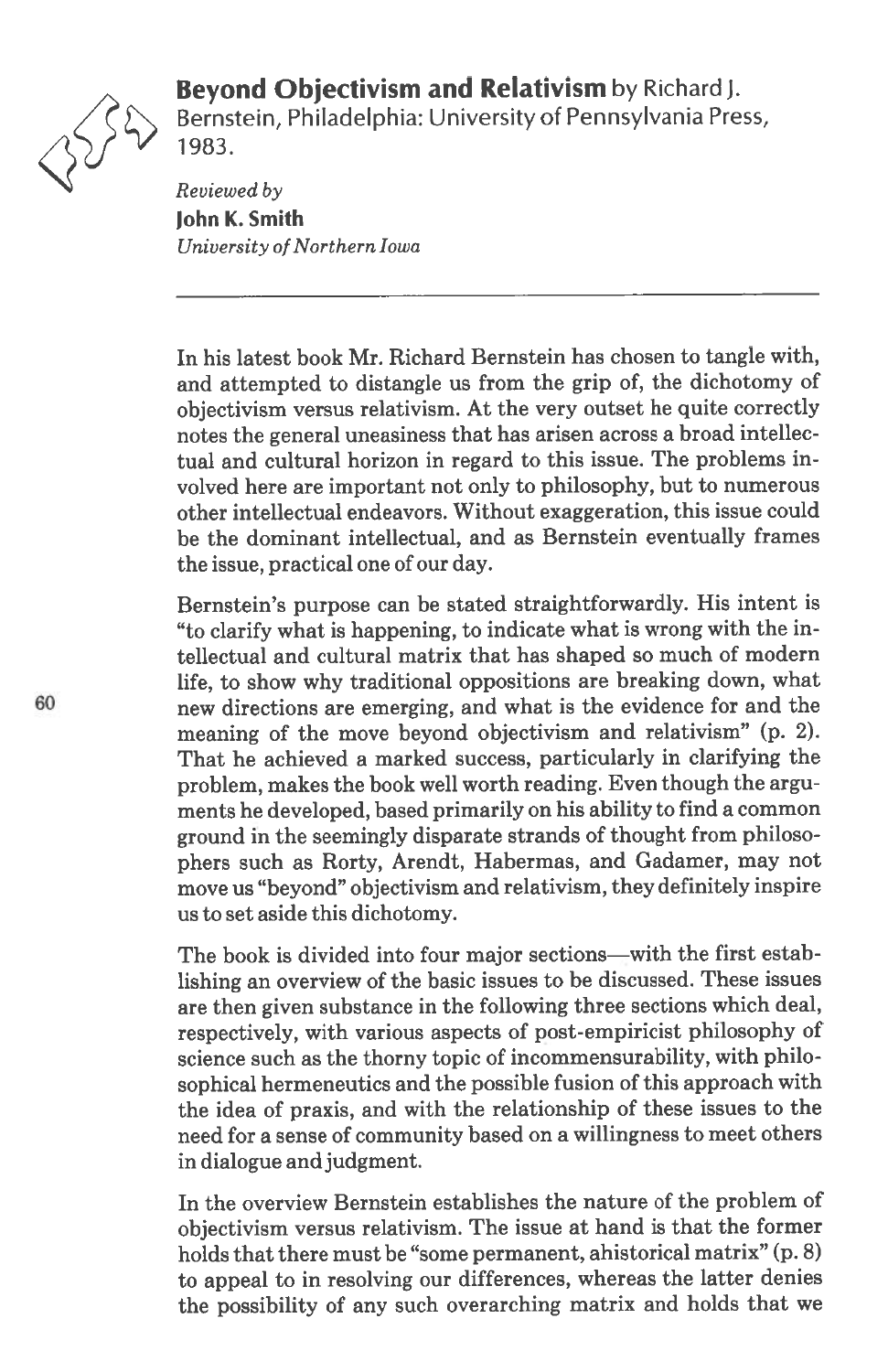must accept the condition of their standards versus our standards. Objectivism is about foundations or the grounding of knowledge; relativism denies the possibility of such grounding because there can be no appeal beyond <sup>a</sup> given conceptual framework or set of so cial practices. And, in the absence of <sup>a</sup> permanent neutral matrix, it must be granted that there may well be <sup>a</sup> "nonreducible plurality" (p. 11) of such frameworks or practices.

Put in different terms, the task is to face up to what Bernstein calls the Cartesian Anxiety. Even though this anxiety began long before Descartes, it is in his work that the grand Either/Or is most clearly set forth: "Either there is some support for our being, a fixed foundation for our knowledge, or we cannot escape the forces of darkness that envelop us with madness, with intellectual and moral chaos" (p. 18). The balance of the overview outlines, and the balance of the book substantiates how we must exorcise this Cartesian Anxiety. In other words, for Bernstein, to face up to this dichotomy is to expose it and strip away its plausibility or appeal as <sup>a</sup> focus of our lives. This movement beyond, or this exorcism, must follow the path of postempiricist philosophy of science, of philosophical hermeneutics, of praxis, and end with the injunction that we must seize the "dialogical character of our human existence" (p. xv). To expose and exorcise the anxiety is <sup>a</sup> practical task of conversation and commu nication or of the need to "cultivate dialogical communities" (p. xv). This is <sup>a</sup> task to which Bernstein has made <sup>a</sup> major contribution.

The exposure and exorcism of the objectivism-relativism dichotomy begins in earnest with <sup>a</sup> discussion of Kuhn and the attempt to give up on commensurability in the natural sciences. Bernstein produces <sup>a</sup> very measured, insightful examination of some of Kuhn's major points—a discussion which clarifies many of the misinterpretations, exaggerations, and so on that have been visited upon Kuhn's work. This is followed by <sup>a</sup> discussion of Geertz and Winch, which allows Bernstein to bring the issues he is addressing directly into the social disciplines. His major intent throughout this chapter is to demon strate that <sup>a</sup> "common ground" exists not only between Kuhn and those who have critiqued the positivist-empiricist conception of the social sciences, but also between Kuhn and many of his critics.

What is this common ground? In Bernstein's words, it is "the beginnings of the recovery of the hermeneutical dimension of expe rience" (p. 107). He argues that various features of hermeneutics such as an awareness of the relationship of understanding and interpretation, the role of tradition in understanding, and so on have been reawakened by the post-empiricist philosophy of science. These hermeneutical tendencies are implicit in Kuhn and many of his critics and dominant in the work of Geertz and Winch. More im portantly, the essence of the incommensurability thesis that is cen tral to these writers is not one of closure and restriction (that crawl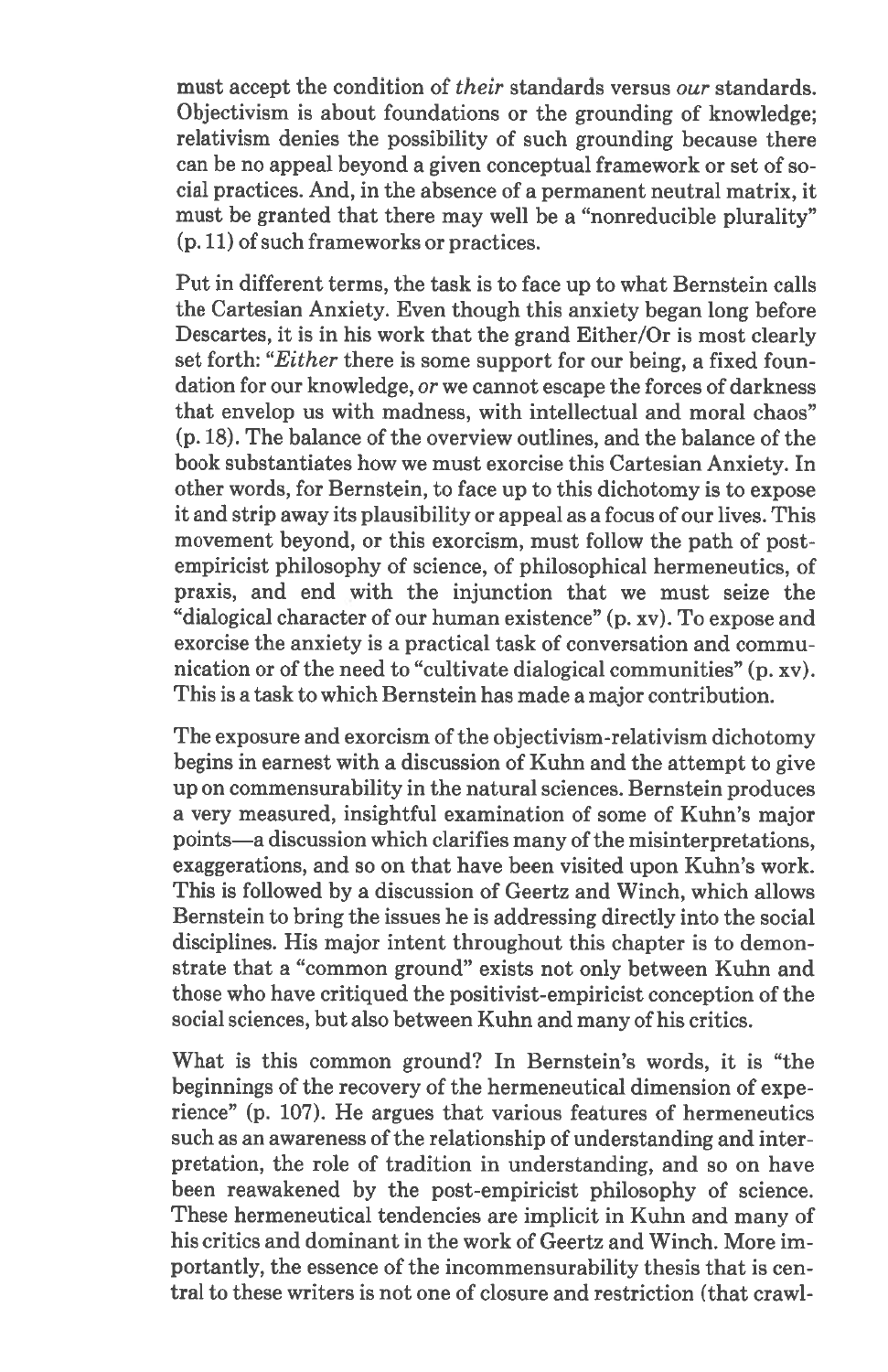ing into one's own self-referential cave), but rather is one of an "openness of experience, language, and understanding" (p. 108). And, to be open to others or to engage in open dialogue with that which is strange or unclear to us is to engage (at least as <sup>a</sup> permanent possibility) <sup>a</sup> more profound understanding of our own lives.

Bernstein's movement of hermeneutics to center stage is completed in the third section. This chapter is devoted to elucidating Gadamer's philosophical version of hermeneutics (in contrast to other versions in which hermeneutics is seen as <sup>a</sup> theory of Biblical exegesis or as the method of the human studies) and to extracting the implications of this perspective for the Cartesian Anxiety. For those of us who have struggled with Gadamer in the past, Bernstein's clear and precise discussion is very helpful. Bernstein focuses on how, for Gadamer, hermeneutics is given an ontological and universal turn and is thus the basis for all human understand ing. To cast hermeneutics in this fashion is, in effect, to realize that we are dealing with our own "primordial mode of being" in the world. Hermeneutics is at the very center of philosophy in the sense that it is at the very center of, or constitutes, the essence of our human finitude.

For Bernstein's purposes one of the most important things to take from Gadamer is his critique of the Cartesian tradition and of the objectivism-relativism dichotomy. Gadamer argues that the Carte sian tradition incorrectly "transformed" hermeneutics into <sup>a</sup> method of objective knowledge. This was the position Dilthey ac cepted, though not without ambiguity. Gadamer, in contrast, finds in philosophical hermeneutics <sup>a</sup> way to move beyond the Cartesian Anxiety and <sup>a</sup> way out of our seduction by the dichotomy. Gadamer is calling us to undertake, some problems notwithstanding, nothing less than an alternative way of thinking.

One of the major legacies Gadamer leaves in the wake of his analysis is the destruction of the pretenses of objectivism. If nothing else, the idea of the hermeneutic circle and, in particular, the idea that the interpreter is inevitably <sup>a</sup> part of the circle, does great damage to the objectivist position. We must participate in or share in that which we attempt to understand in the sense that we can accomplish un derstanding only though invoking "the forestructures and prejudg ments that are constitutive of our being" (p. 137). This kind of ap proach, and of course the extended critique of the Cartesian tradition throughout Gadamer's writings, has left little for objectivism to "hang on to."

Can Gadamer then be accused of being <sup>a</sup> relativist? Bernstein pres ents various reasons to indicate he is not. Since relativism is para sitic upon and gains its currency as an antithesis to objectivism, to expose the wrongs of objectivism is to "question the very intelligibil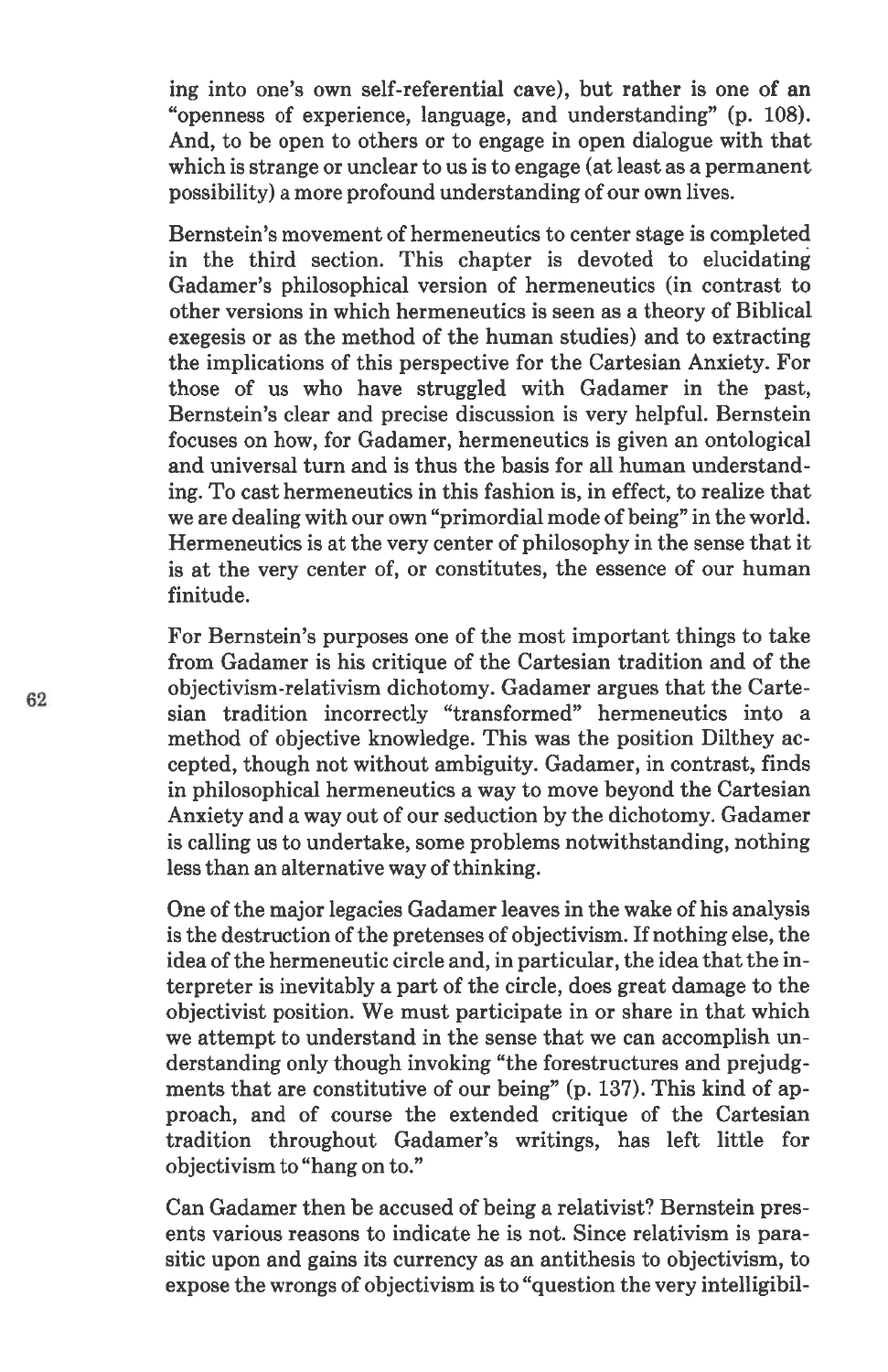ity of relativism" (p. 167). Also, Gadamer is as critical as any objectivist of the Myth of the Framework—the idea that we are for ever trapped within our own "horizon." To argue for incommensura bility is not to argue that we are closed off from one another, but rather it is to awaken in us the idea that we must be open to ourselves as we attempt to participate in the frameworks and hori zons of others. However, these points notwithstanding, Bernstein does think that some problems have been left unresolved and that Gadamer has not completely succeeded in "charting the course be yond objectivism and relativism" (p. 168). In the last section, with the use of the idea of praxis, he attempts to more clearly chart this course.

Based on an analysis of the common ground among Gadamer, Habermas, Arendt, and Rorty, Bernstein demonstrates how the movement beyond objectivism and relativism is not simply <sup>a</sup> theo retical problem, but is very much <sup>a</sup> practical task. The telos that he finds in common to these authors is that we must "try again and again to foster and nurture those forms of communal life in which dialogue, conversation, phronesis, practical discourse, and judg ment are concretely embedded in our everyday practices" (p. 229). For Gadamer the issue was human finitude, for Habermas the ra tionalization of action, for Arendt the meaning of action, and for Rorty the need for <sup>a</sup> renewed sense of community.

At the core of all this—the attempt to exorcise the Cartesian Anx iety and set aside the dichotomy of objectivism versus relativism—is <sup>a</sup> practical-moral concern. Bernstein argues that the kind of dialogical community necessary for human flourishing has been dis torted and disrupted by the dichotomy. This dichotomy is <sup>a</sup> product of and sustains the dangerous illusion that technique and technical reason will allow us to "engineer" such communities. However, <sup>a</sup> community of shared hopes, of shared understandings, on solidarity, and so on, cannot be "engineered by some form of techne or by the administration of society" (p. 226). In the end we are very much faced with <sup>a</sup> practical task—a way of choosing to lead our lives. Bernstein finds deep truth in <sup>a</sup> remark by Wittgenstein: "The way to solve the problem you see in life is to live in <sup>a</sup> way that will make what is problematic disappear" (p. xv).

In closing, this book is an insightful discussion of the dominant issue of our time and, in being so, is an invitation to us to join in the con versation. Possibly <sup>a</sup> brief personal note, based on my interest in educational research, will suffice. One can quite easily find support in Bernstein's comments for the claim that social and educational researches, to the extent influenced by positivism and scientism, have actually distorted and disrupted the practical task of the com munity. A research enterprise based on technique is not productive of the need to foster and nurture dialogical communities. Research